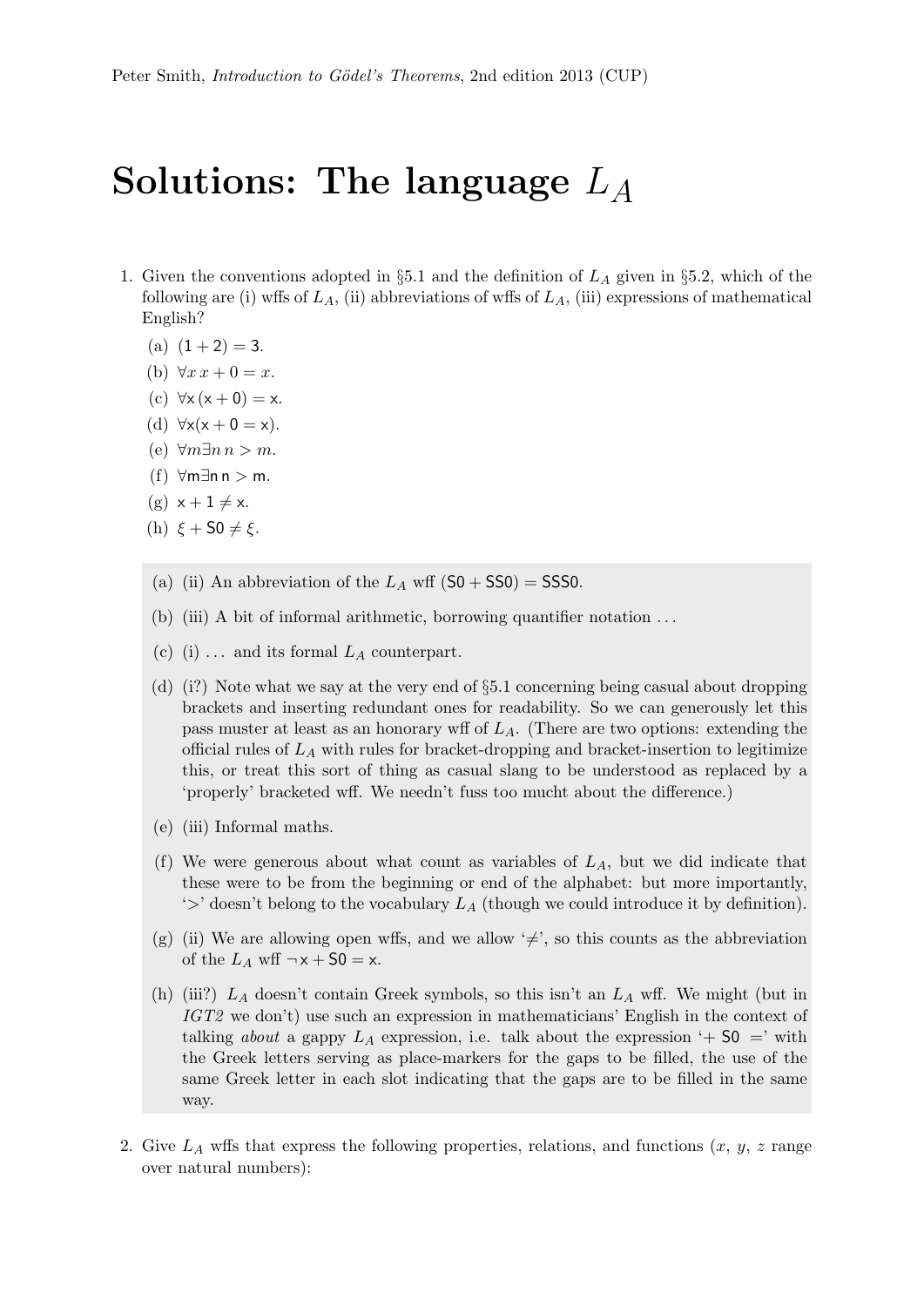- (a) The property of being an even number [give three alternatives].
- (b) The property of being divisible by seven.
- (c) The relation being less than.
- (d) The property of being a composite number [i.e. not a prime].
- (e) The function  $x \mapsto x^2$ .
- (f) The relation of that x has to y when x is the square root of y.
- (g) The relation that x has to y when x is a factor of y.
- (h) The relation that x has to y and z when x is strictly between y and z.
- (i) The function  $x, y \mapsto |x y|$ .
- (j) The property of being the sum of two primes.

Conclude that Goldbach's Conjecture can be stated in the language  $L_A$ .

- (a)  $\exists y \times y = +y$ ;  $\exists y \times y = y \times$  SS0;  $\neg \exists y \times y = S(y + y)$ .
- (b)  $\exists v \times v \times 7$ .
- (c)  $\exists z \times y + Sz$ . Abbreviate that  $x < y$ .
- (d)  $\exists y \exists z 1 < y \wedge 1 < z \wedge x = y \times z$ .
- (e)  $x \times x = y$ .
- (f)  $x \times x = y$ . Note then that 'expressing in  $L_A$ ' doesn't reflect the distinction between a functional relation R which holds between x and a unique y and the corresponding function  $x \mapsto y$ .]
- $(g)$   $\exists z \times \times z = y$ .
- (h)  $\exists u \exists v (y + Su = x \wedge x + Sv = z).$
- (i)  $(\exists u(x + u = y) \rightarrow x + z = y) \land (\exists u(y + u = u) \rightarrow y + z = x).$
- (j) Use  $Pr(x)$  to abbreviate the wff (2) on p. 41 of IGT2, or to abbreviate the negation of the answer to (d) above. Then we want  $\exists y \exists z (Pr(y) \land Pr(z) \land x = y + z)$ . Abbreviate that  $G(x)$

Goldbach's conjecture is that any even number greater than 2 is the sum of two primes. So this will do:  $\forall x(\exists y(x = (2 \times y) + 2) \rightarrow G(x)).$ 

3. The fundamental non-logical vocabulary of  $L_A$  is  $\{S, +, \times, 0\}$ . Describe a variant language  $L'_A$  whose fundamental non-logical vocabulary is  $\{+, \times, <, 0, 1\}$  (where the symbols have the obvious interpretations). Explain why it is a matter of indifference whether we choose to use the language  $L_A$  or  $L'_A$ .

The obvious thing to note is that wffs of  $L_A$  translate directly into wffs of  $L'_A$  by replacing every  $L_A$ -occurrence of  $S_{\tau}$  for a term  $\tau$  by  $(\tau + 1)$ .

Conversely, every wff of  $L'_{\mathcal{A}}$  can be translated directly into a wff of  $L_{\mathcal{A}}$  by replacing every  $L'_A$ -occurrence of 1 by S0, and every occurrence of an expression  $\sigma < \tau$  by an occurrence of  $\exists v \sigma + Sv = \tau$  where v is the first variable not so far occurring in the wff we are in the course of stage-by-stage translating (so as to avoid clash-of-variables).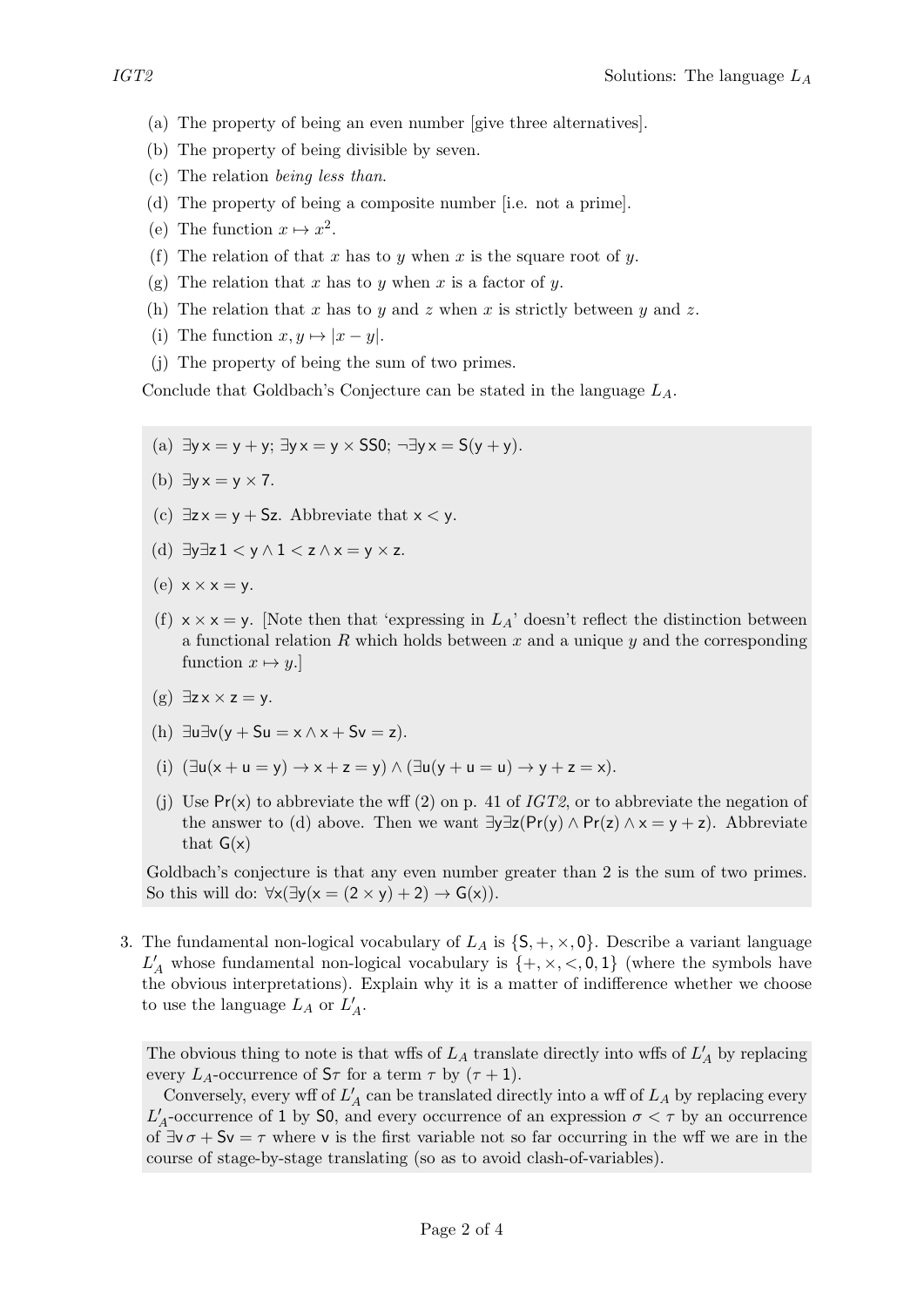4. Consider the language  $L_A^{\beta}$  whose built-in non-logical vocabulary is  $\{S, +, \times, B, 0\}$ . Here B is a two-place function expression [written prefix], which expresses the function  $\beta$ , where  $\beta(n, j)$  is the exponent of the prime  $p_j$  in the factorization of n (so is zero if  $p_j$  is not a factor of  $n$ ).

Give  $L_A^{\beta}$  wffs that express the numerical following properties, relations, and functions.

- (a) The property of being a power of 2.
- (b) The property of being prime.
- (c) The property c has when the exponent of  $p_2$  in its prime factorization is twice the exponent of  $p_1$ , and the exponent of  $p_3$  in its prime factorization is 2 times the exponent of  $p_1$ .
- (d) The relation c has to n when (i) the exponent of  $p_0$  in the factorization of c is 1, and (2) for all  $j < n$ , the exponent of  $p_{j+1}$  in the factorization of c is  $(j+1)$  times the exponent of  $p_i$ .
- (e) The factorial function  $x \mapsto x!$ . [Hint: note that given a c which has that last relation to *n*, the exponent of  $p_n$  in its prime factorization must be *n*!.]
- (f) The exponential function  $x, y \mapsto x^y$ . [Use the same sort of trick you've just used to express the factorial.]

What are the prospects for expressing the factorial and exponential functions in unaugmented  $L_A$ ?

- (a)  $\forall y B(x, Sy) = 0$  [The exponent of every prime greater than 2 in the factorization of x is 0.]
- (b) We could of course still use the wff  $Pr(x)$  which we defined before. Or we could put  $\exists y \forall z (B(x, y) = 1 \land (z \neq y \rightarrow B(x, z) = 0)).$
- (c)  $B(x, 2) = 2 \times B(x, 1) \land B(x, 3) = 3 \times B(x, 2).$
- (d)  $B(x, 0) = 1 \wedge \forall z (z < y \rightarrow B(x, Sz) = Sz \times B(x, z))$ . Abbreviate that  $F(x, y)$ .
- (e)  $\exists c(F(c, x) \land B(c, x) = y)$ . Why does this work? Because it says there is a number c, which – taking its prime factors up to  $p_x$  – factorizes as  $p_0^1 \cdot p_1^{1 \times 1} \cdot p_2^{2 \times 1 \times 1} \cdot p_3^{3 \times 2 \times 1 \times 1} \cdot \ldots \cdot p_x^{x!}$ and the exponent of  $p_x$  in the factorization is y. And this will evidently be true iff  $y = x!$ . Though do think about both directions of that biconditional claim.
- (f)  $\exists c(B(c, 0) = 1 \land \forall u(u < y \rightarrow B(c, Su) = x \times B(c, u)) \land B(c, y) = z)$ . That says there is a number c which – taking its prime factors up to  $p_y$  – factorizes as  $p_0^1 \cdot p_1^{x \times 1} \cdot p_2^{x \times x \times 1}$ .  $p_3^{x \times x \times x \times 1} \cdot \ldots \cdot p_y^{x^y}$  and the exponent of  $p_y$  in the factorization is z. Which will evidently be true iff  $z = x^y$ .

Here's an extra exercise for super-enthusiasts: Suppose we had started off instead with the language  $L_A^+$  whose built-in non-logical vocabulary is  $\{S, +, \times, E, 0\}$  where E expresses the two-place exponential function, so that the value of  $\mathsf{E}(\overline{m}, \overline{n})$  is  $m^n$ . Show that in  $L^+_A$ A we can express the  $\beta$ -function, so that  $L_A^+$  $L_A^+$  and  $L_A^{\beta}$  $A_A^{\beta}$  are equally expressive.

Can we use this sort of  $\beta$ -function trick in pure  $L_A$  and so define the factorial and the exponential there too?

What  $\beta$  in effect does is takes a 'code number' c and successive values of  $\beta'(\bar{c},j)$  as we ratchet up values of j spit out a sequence of values. So it allows us to 'decode' codes for finite sequences of numbers. And this allows us in effect to talk about e.g. the sequence of